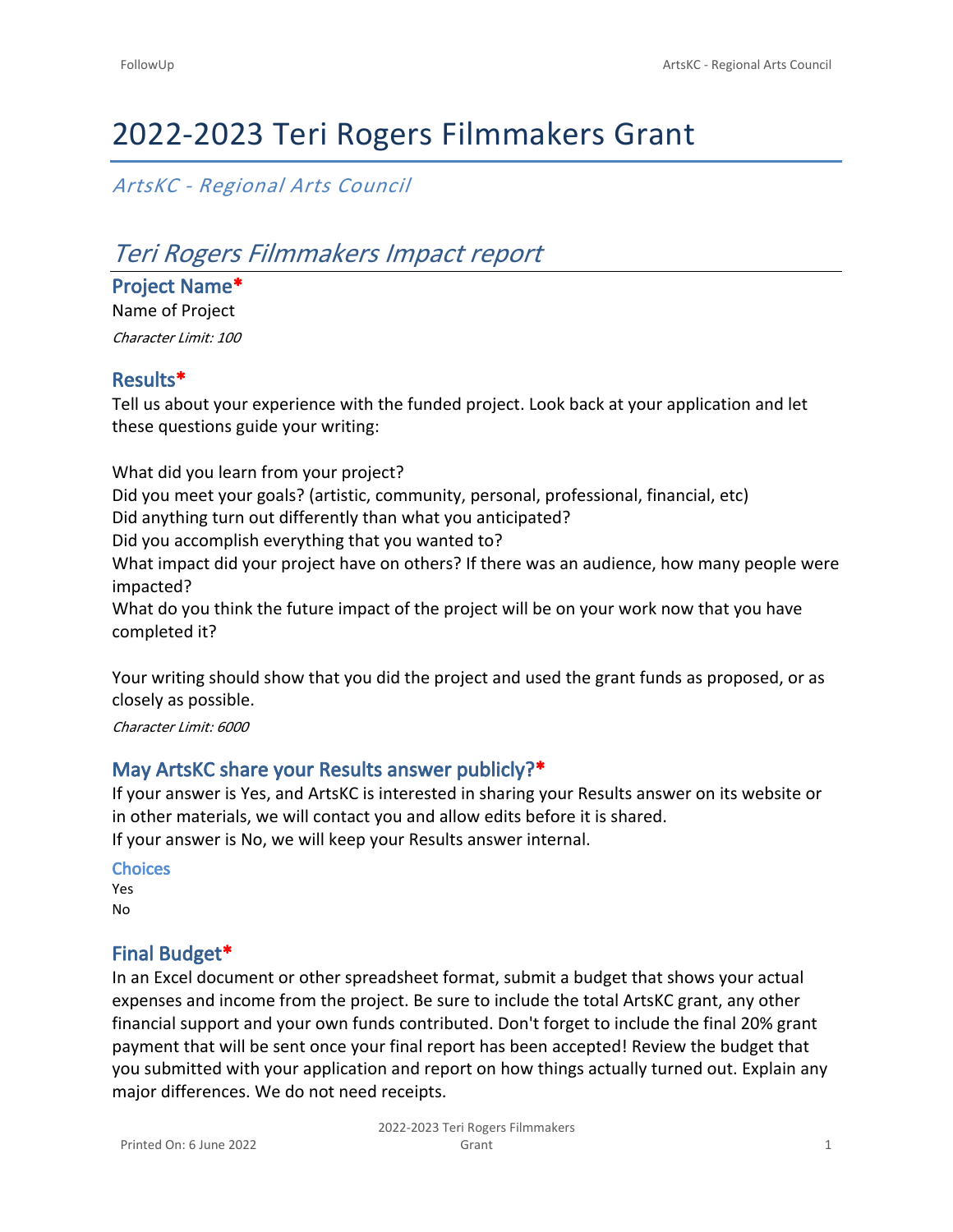*File Size Limit: 2 MB*

## **Budget Changes\***

Briefly explain any major changes from what you originally budgeted. *Character Limit: 1000*

## **ArtsKC Funding Impact\***

Please describe the impact of receiving Inspiration Grant funding on yourself, on your collaborators, on any community partners, and on your audiences. Stories or quotes are welcome. Your answer may be used to support ArtsKC's fundraising efforts in the future. *Character Limit: 1500*

## **Film Project Paperwork**

While creating your film project, make sure to keep all permits, rights, and contracts so that work can be distributed and submitted to festivals.

Please upload these documents here. Identify which documents you've uploaded in the text box.

*Character Limit: 5000 | File Size Limit: 3 MB*

## **Contact Information Updates\***

Has your mailing address, email address, phone number, website, or other information changed since the beginning of your project?

Please review your grant letter. If you need your second grant payment to be sent to a new address, write it here, fill out a new W9 form, and email it to kvassar@artskc.org.

If there are no changes to your contact information, please write, "No change." *Character Limit: 100*

#### **Please provide 1-2 support materials that document the project.**

1. Required: A Vimeo or YouTube link to the final edited project (or edited portion of the project if not yet finished).

2. Optional: Visual representation of the project: film still, movie poster, press articles, publicity materials, screenshots of social media or other communication platforms.

• Files can be PDF, JPEG, GIF, PNG, Doc, Docx, Xls, Xlsx,Txt or CSV.

#### **Please indicate if ArtsKC can use any of your materials on its website or other public areas.**

### **Support Material 1\***

A Vimeo or YouTube link to the final edited project (or edited portion of the project if not yet finished). *Character Limit: 1000 | File Size Limit: 2 MB*

## **Support Material 2**

Visual representation of the project.